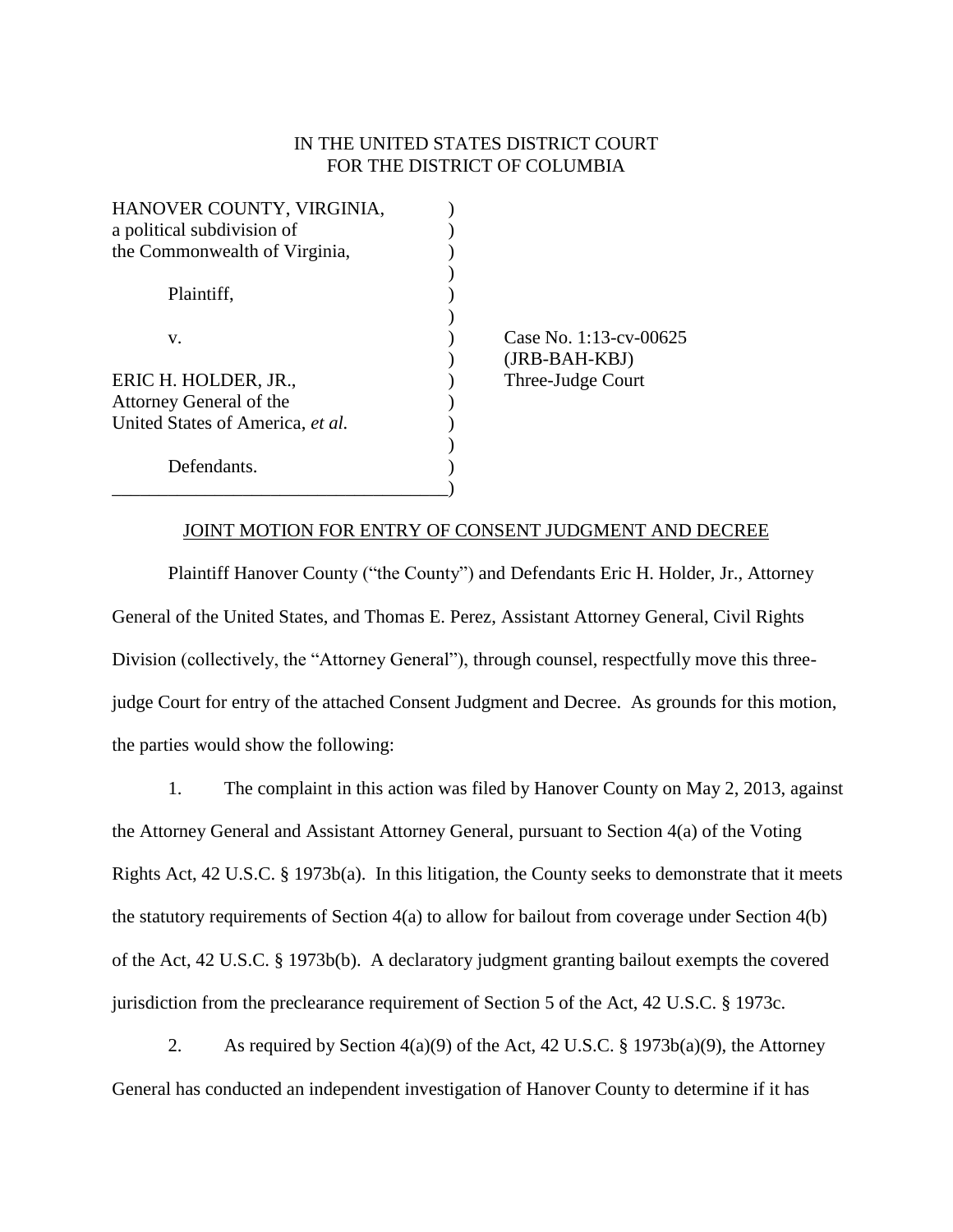satisfied the necessary requirements for a bailout under Section  $4(a)$ . As a result of that investigation, and also based on information provided to the Attorney General by the County, the Attorney General has determined that the County meets all of the requirements of Section 4(a) and has determined that the Attorney General will consent to a declaratory judgment granting bailout to the County under Section 4(a).

3. The parties have conferred concerning a resolution of this litigation and have agreed on the terms of the attached Consent Judgment and Decree, which if entered by this Court, will grant the requested bailout to Hanover County.

4. The enclosed Consent Judgment and Decree is similar to those that have been entered by three-judge courts in other declaratory judgment actions brought in this Court under Section 4 of the Voting Rights Act. *See, e.g., City of Falls Church v. Holder*, No. 13-201 (D.D.C. May 29, 2013); *City of Wheatland v. Holder*, No. 13-54 (D.D.C. Apr. 25, 2013); *New Hampshire v. Holder*, No. 12-1854 (D.D.C. Mar. 1, 2013); *Carroll Cnty. v. Holder*, No. 12-1166 (D.D.C. Nov. 30, 2012); *Grayson Cnty. v. Holder*, No. 12-718 (D.D.C. July 20, 2012)*; Wythe Cnty. v. Holder*, No. 12-719 (D.D.C. June 18, 2012); *City of Williamsburg v. Holder*, No. 11-1415 (D.D.C. Nov. 28, 2011); *James City Cnty. v. Holder*, No. 11-1425 (D.D.C. Nov. 9, 2011); *Culpeper Cnty. v. Holder*, No. 11-1477 (D.D.C. Oct. 3, 2011); *City of Bedford v. Holder*, No. 11- 473 (D.D.C. Aug. 31, 2011); *Bedford Cnty. v. Holder*, No. 11-499 (D.D.C. Aug. 30, 2011); *Rappahannock Cnty. v. Holder*, No. 11-1123 (D.D.C. Aug. 9, 2011); *City of Manassas Park v. Holder*, No. 11-749 (D.D.C. Aug. 3, 2011); *Amherst Cnty. v. Mukasey*, No. 8-780 (D.D.C. Aug. 13, 2008); *Middlesex Cnty. v. Gonzales*, No. 7-1485 (D.D.C. Jan. 7, 2008).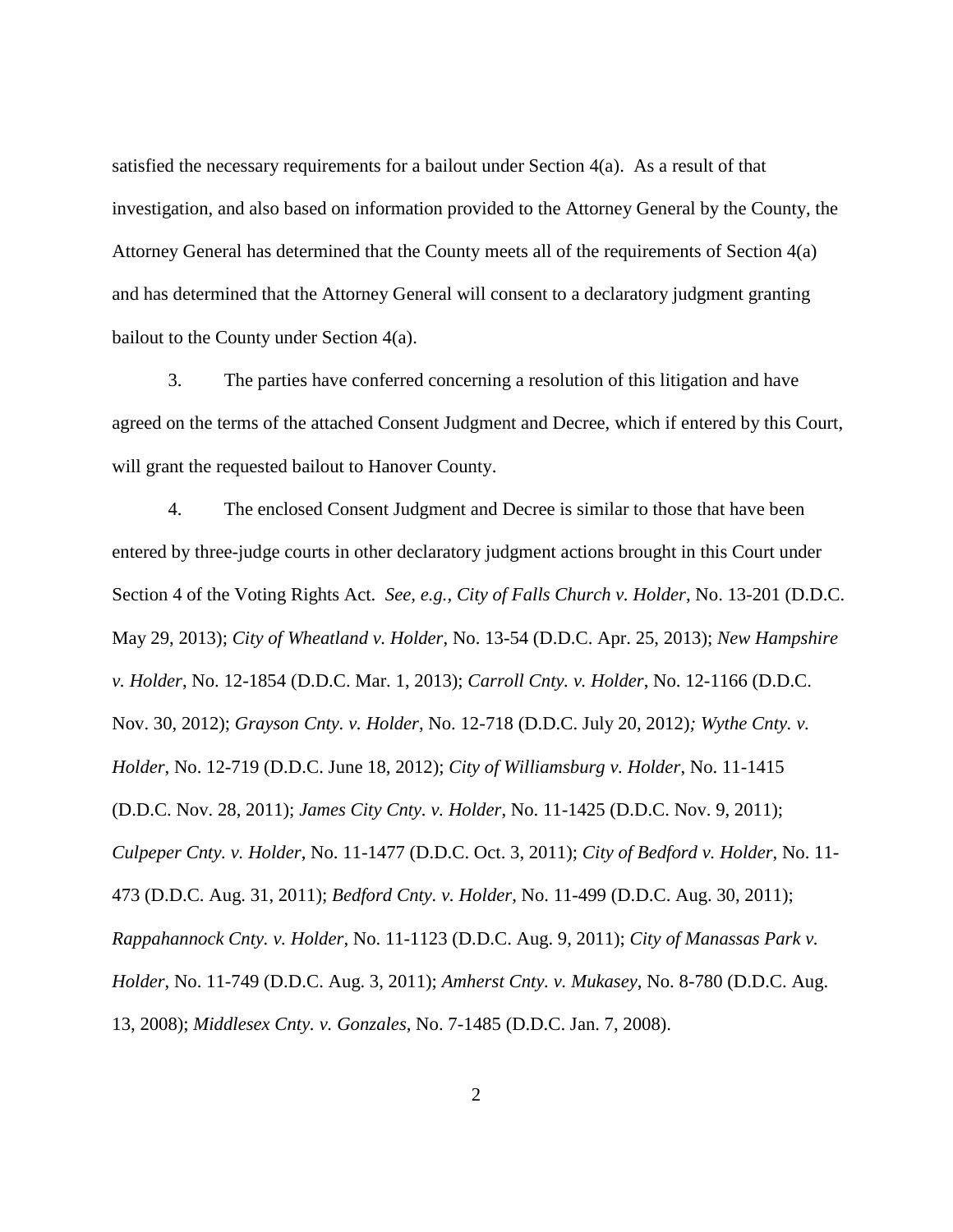5. The parties respectfully request that this Court delay entry of the enclosed Consent Judgment and Decree for 30 days after the filing of this Joint Motion so that Hanover County may publish notice of the proposed settlement pursuant to Section  $4(a)(4)$  of the Act,  $42$ U.S.C. § 1973b(a)(4).

For the reasons stated above and as set forth in the attached Consent Judgment and Decree, the parties respectfully request that this Court grant the Joint Motion and enter the attached Consent Judgment and Decree.

Respectfully submitted,

*/s/ J. Gerald Hebert*

J. GERALD HEBERT Attorney at Law 191 Somervelle Street, #405 Alexandria, Virginia 22304 D.C. Bar No. 447676 Telephone: (703) 628-4673 Email: hebert@voterlaw.com

\_\_\_\_\_\_\_\_\_\_\_\_\_\_\_\_\_\_\_\_\_\_\_\_\_\_\_\_\_\_\_\_

STERLING E. RIVES, III Hanover County Attorney A. LISA BARKER Senior Counsel Hanover County Attorney's Office P.O. Box 470 Hanover, Virginia 23069 Telephone: (804) 365-6035

*Counsel for Plaintiff Hanover County, Virginia*

Dated: June 24, 2013